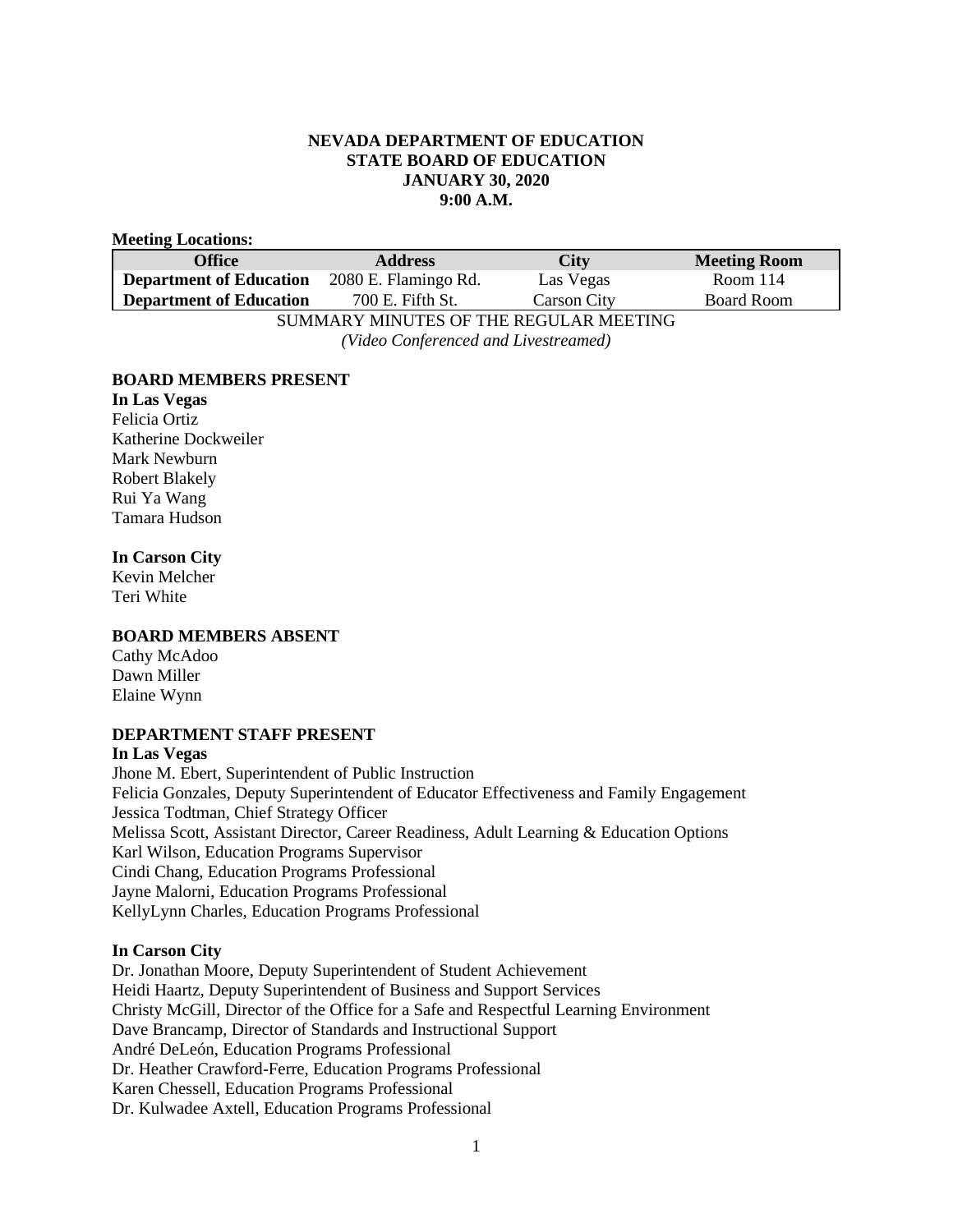Mary Holsclaw, Education Programs Professional Peggy Edwards, SafeVoice Coordinator

### **LEGAL STAFF PRESENT**

David Gardner, Deputy Attorney General

### **AUDIENCE IN ATTENDANCE**

### **In Las Vegas**

Alexander Marks, Nevada State Education Association Bill Garis, Clark County Association of School Administrators and Professional-Technical Employees Brenda Pearson, Clark County Education Association Ed Gonzalez, Break Free CCSD Heather Witt, K.O. Knudson Middle School, PAEMST Recipient Jared Stone, Meadows High School, USSYP Recipient Jean Linnell, National University Joe Roberts, Clark County School District Jonathan Synold, Advanced Technologies Academy Kristen Taylor, Advanced Technologies Academy, PAEMST Recipient Leonardo Benavides, Clark County School District Dr. Lois Harris, Clark County School District Monte Bay, National University Patricia Haddad, Opportunity 180 Patricia Hoeg, Clark County School District Dr. Sharolyn Pollard-Durodola, English Mastery Council Stephanie Patton, Nevada Association of School Psychologists Teresa Chavez, Clark County School District Wendy Sebek, Clark County School District Zane Gray, Southern Nevada College

### **In Carson City**

Akaash Krishnan, Davidson Academy, USSYP Recipient Bonnie Ugrob Bryce Busch, Skills USA Charles Lednicky, Washoe County School District Christine Donahue, Ted Hunsberger Elementary School, PAEMST Recipient Christy Donahue, Washoe County School District Colleen Harsin, Davidson Academy Diana Walker, NWRPDP Heather Dye, FFA Janett Massolo, Office of Suicide Prevention Justin Champagne Kiana Martinez, Carson High School FBLA Chapter Lindsay Anderson, Washoe County School District Makae Pulsipher, Nevada FFA Organization Marla Williams, Strategies 360 Mary Pierczynski, Nevada Association of School Superintendents Mia Pasco Nevada HOSA Michael Woods, Questar Assessment Nishu Varma, Parent Randy Langton, Questar Assessment Samuelle Beltejar, Nevada HOSA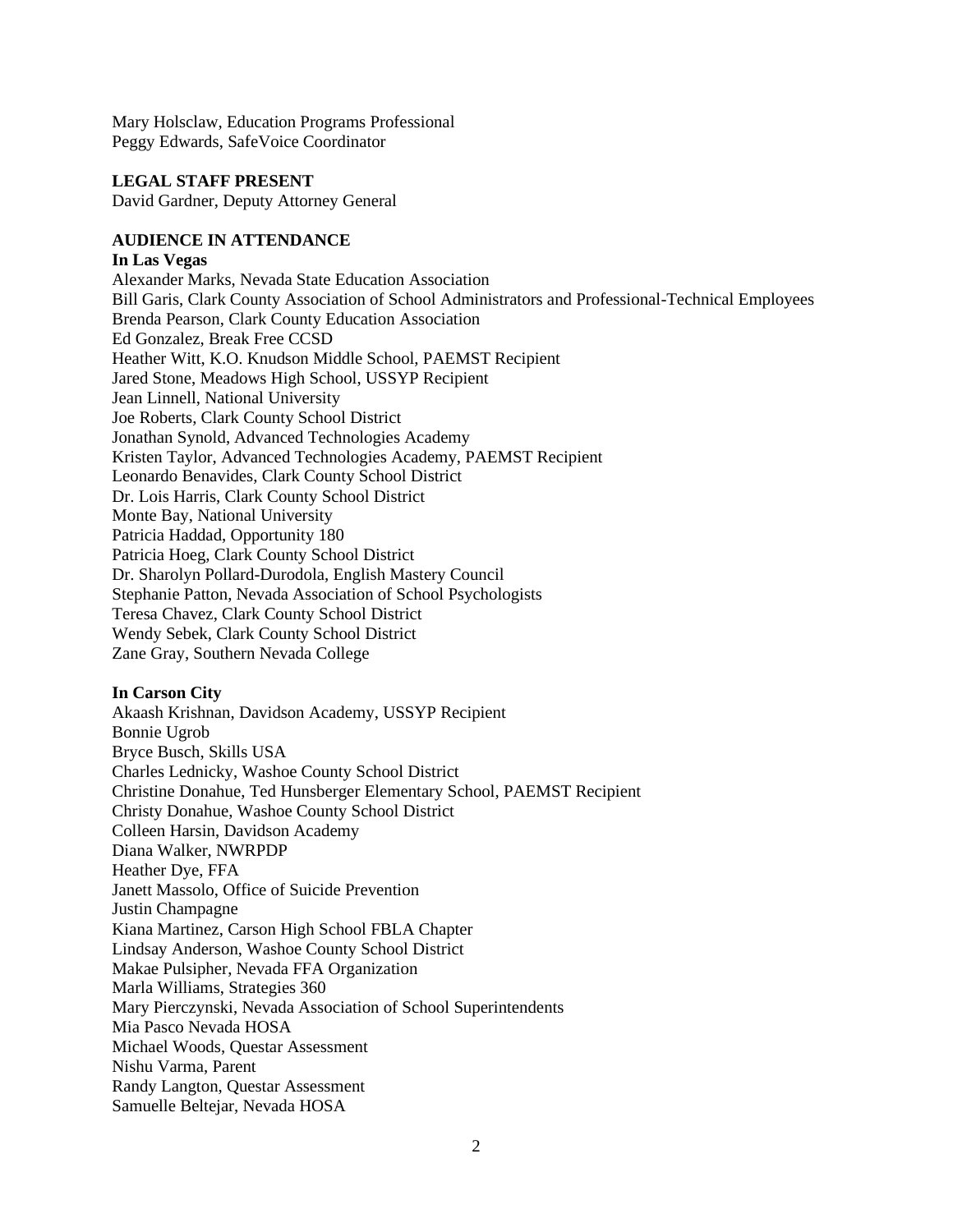Sara Cunningham, NWRPDP Suzette Champagne, Jessie Beck Elementary School, PAEMST Recipient Vish Krishnan, Parent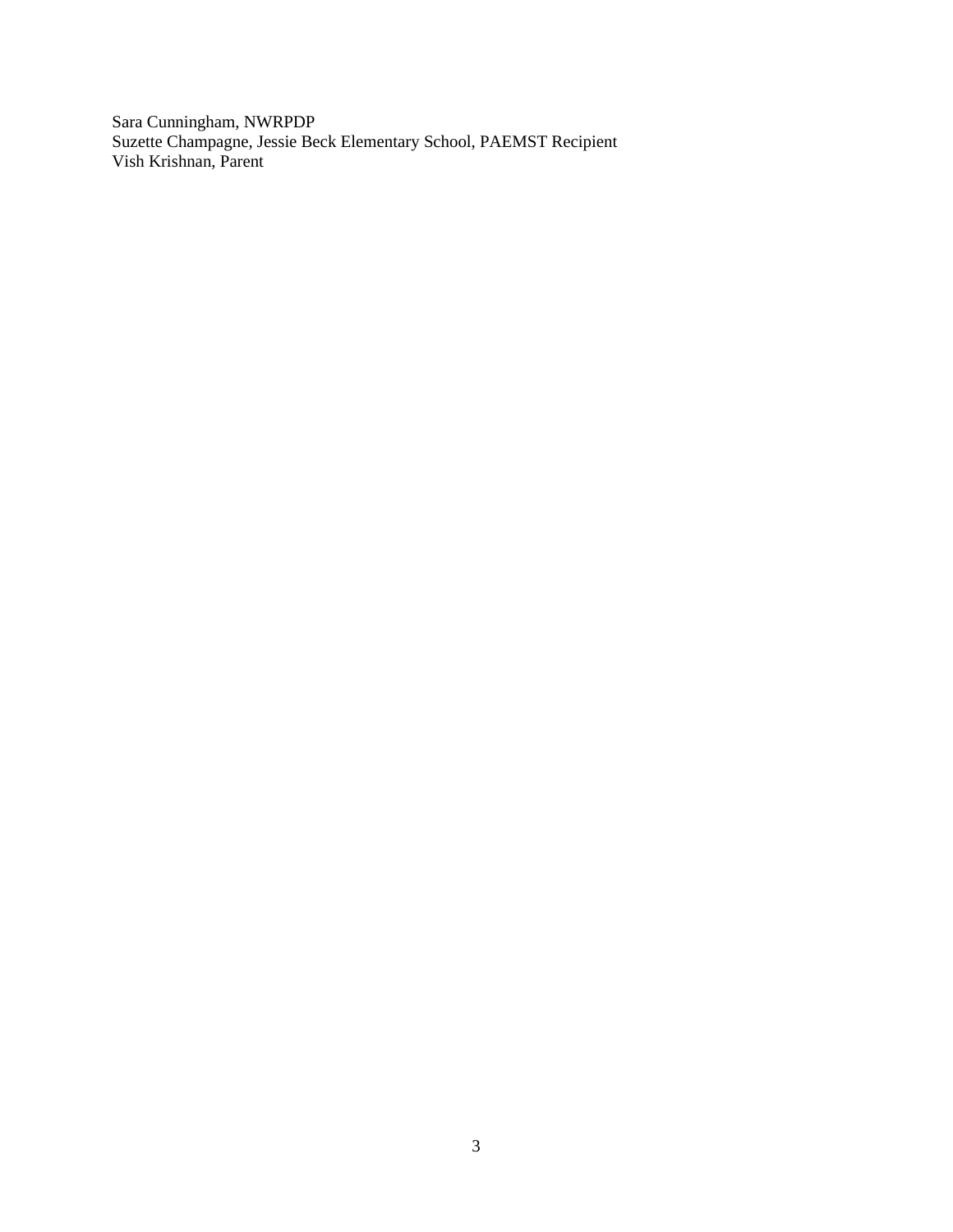# **1: CALL TO ORDER, ROLL CALL, AND PLEDGE OF ALLEGIANCE**

Meeting called to order at 9:02 AM by Vice President Mark Newburn. Quorum was established. Vice President Newburn led the Pledge of Allegiance.

### **2: PUBLIC COMMENT #1**

Stephanie Patton, Nevada Association of School Psychologists, spoke regarding agenda item 10, the Model Policy for Suicide Prevention. (*A complete copy of her statement is available in Appendix A)*

Ed Gonzalez, Individual, spoke regarding Clark County School District's Human Capital Management System. *(A complete copy of his statement is available in Appendix A)*

Jonathan Synold, Principal of Advanced Technologies Academy, spoke regarding agenda item 9, Nevada Career and Technical Student Organizations. *(A complete copy of his statement is available in Appendix A)*

### **3: APPROVAL OF FLEXIBLE AGENDA**

**Member Blakely moved to approve the flexible agenda. Member Hudson seconded. Motion passed.**

# **4: INFORMATION AND DISCUSSION REGARDING THE PRESIDENTIAL AWARD FOR EXCELLENCE IN MATHEMATICS AND SCIENCE TEACHING**

Dr. Heather Crawford-Ferre, Education Programs Professional, Office of Standards and Instructional Support (SIS), Nevada Department of Education, and André DeLeón, Education Programs Professional, SIS, Nevada Department of Education, conducted a PowerPoint presentation on the Presidential Award [for Excellence in Mathematics and Science Teaching](http://www.doe.nv.gov/uploadedFiles/ndedoenvgov/content/Boards_Commissions_Councils/State_Board_of_Education/2020/January/PAEMSTPPT.pdf) and recognized the 2018 and 2019 awardees.

Kristen Taylor from Advanced Technologies Academy, Las Vegas, was the 2017-2018 recipient of the Presidential Award for Excellence in Mathematics and Science Teaching (PAEMST) for grade 7-12 mathematics. Member Felicia Ortiz asked if Ms. Taylor could share a story of an impactful moment; Ms. Taylor recounted that a student she previously taught in calculus is now her colleague as a science teacher.

Heather Witt, K.O. Knudson Middle School, Las Vegas, was the 2017-2018 recipient of PAEMST for grade 7-12 science. Ms. Witt noted that being able to connect with students about how science influences them and seeing them make connections between their real-world experiences and science is her motivation for teaching.

Christine Donahue, Ted Hunsberger Elementary School, Reno, was the 2018-2019 recipient of PAEMST for grade K-6 mathematics. When asked to share a story of an impactful moment, Ms. Donahue reflected that seeing students gain understanding and make connections about mathematics, gaining a love of math, or returning years later and reflecting on having loved their math class is a great joy.

Suzette Champagne, Jessie Beck Elementary School, Reno, was the 2018-2019 recipient of PAEMST for grade K-6 science. Ms. Champagne recounted that her most impactful moment is when students get excited and feel powerful, believing that they can make an impact; for example, her third-grade class who are working on a recycling project.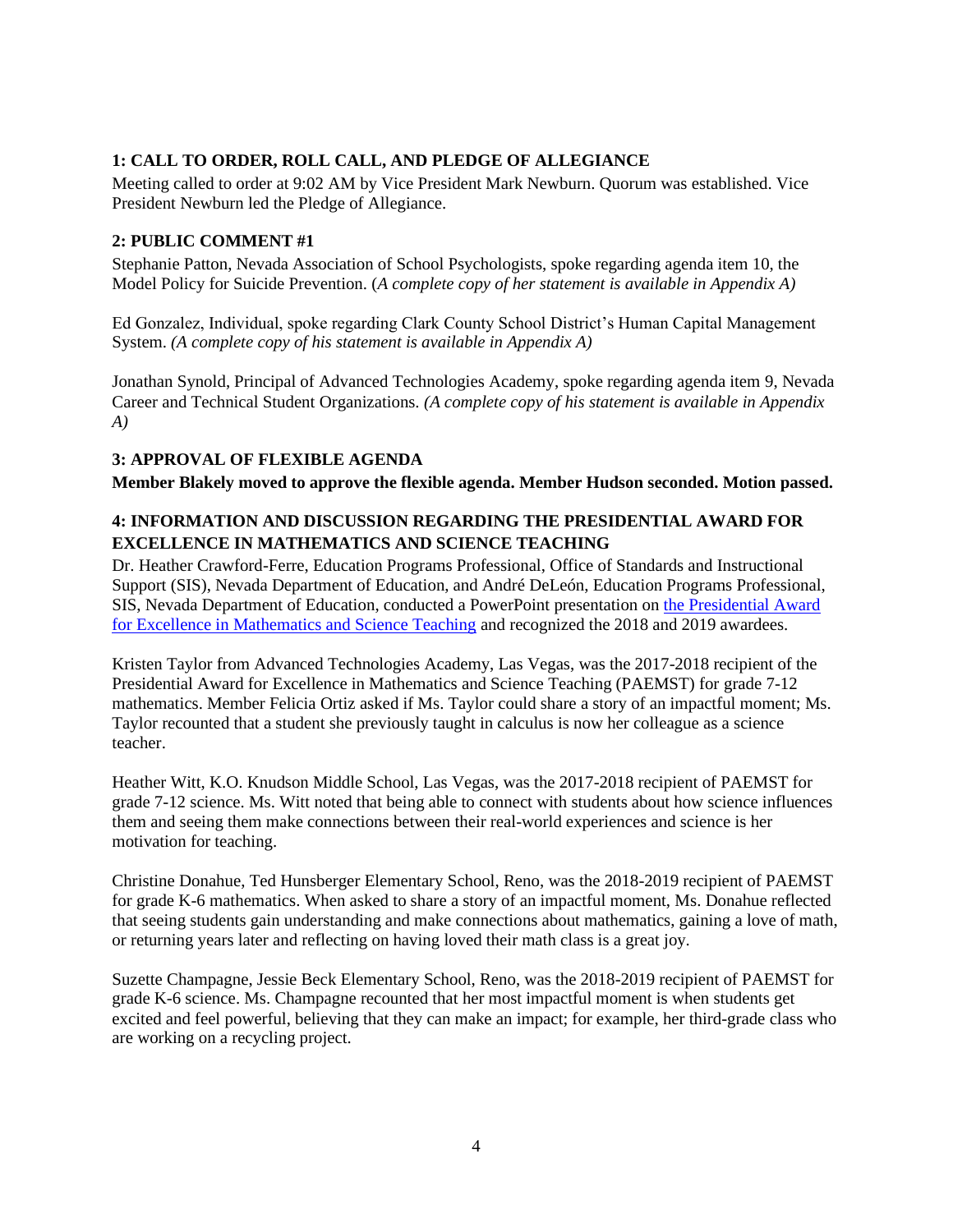Superintendent Ebert noted the importance of mentoring for PAEMST recipients, and how this process of mentoring assists in lifting up the teaching profession. She further offered her services as a mentor and a former PAEMST recipient.

# **5: INFORMATION AND DISCUSSION REGARDING THE UNITED STATES SENATE YOUTH PROGRAM**

Dave Brancamp, Director of the Office of Standards and Instructional Support (SIS), Nevada Department of Education, and Jayne Malorni, Education Programs Professional, SIS, Nevada Department of Education, conducted a PowerPoint presentation on [the United States Senate Youth Program](http://www.doe.nv.gov/uploadedFiles/ndedoenvgov/content/Boards_Commissions_Councils/State_Board_of_Education/2020/January/USSYP.pdf) and recognized the 2019 awardees.

Akaash Krishnan from Davidson Academy, Reno, was a recipient of the 2019-2020 United States Senate Youth Program (USSYP) Award. Mr. Krishnan has a 4.0 GPA and scored 1570 on the SAT; he is Vice President of Leadership for the Nevada DECA, President of the Debate Team, Executive Director of the Nevada Youth Climate Strike, and volunteers with the Food Bank of Northern Nevada and the Make A Wish Foundation. Mr. Krishnan plans to study Government and Spanish at Georgetown University, hopes to intern with Senator Cortez-Masto, and would ultimately like to run for Congress. He remarked that the USSYP was an incredible opportunity, and that recipients across the United States were in contact, discussing critical issues and providing a network of support.

Member Ortiz asked Mr. Krishnan what he felt they could impact most over the next year as they go through the program and emphasized the importance of Census 2020. Mr. Krishnan reflected on climate policy and grounding environmental activism in academic contexts for developing climate policy plans.

Member Katherine Dockweiler asked Mr. Krishnan about his pathway into service, his mentors, and how he would recommend more youth following in the footsteps of USSYP recipients. Mr. Krishnan emphasized the importance of mentors, citing the Bank of America Student Leader Program, which provides student leaders with an eight-week nonprofit internship and a mentor.

Jared Stone, Meadows High School, Las Vegas, was a recipient of the 2019-2020 United States Senate Youth Program Award. Mr. Stone has a 3.98 GPA and scored 1570 on the SAT; he is the Vice President of the Nevada National Latin Honor Society, Vice President of Model United Nations, and Founder and Director of the Latin Immersion Program, a weekly program for elementary school students to learn Latin and inspire academic success. Mr. Stone is a 2020 National Merit Award Semi-Finalist, and an Eagle Scout; he plans to study Political Science and Classics at Princeton, intends to attend graduate and law school, and hopes to work as a federal campaign manager or political analyst. Mr. Stone was honored to represent Nevada, step outside his comfort zone, and engage with the diverse cohort of USSYP recipients.

# **6: SUPERINTENDENT'S REPORT**

Superintendent Ebert began her report with final reflections on the Statewide Listening Tour. She thanked district superintendents and staff for their efforts in supporting the Statewide Listening Tour. In January, the Superintendent visited the last two districts on her tour, Lyon and Pershing, where she continued to be impressed with the care and quality of teaching and programs these districts work to provide to their students.

The Superintendent reflected on commonalities she found across districts during the tour: students know and are able to articulate what they want; parents want to be involved; career and technical education and project-based learning are a high priority; educators want and need support from their leaders; and there is a need for transparency and predictability in school funding.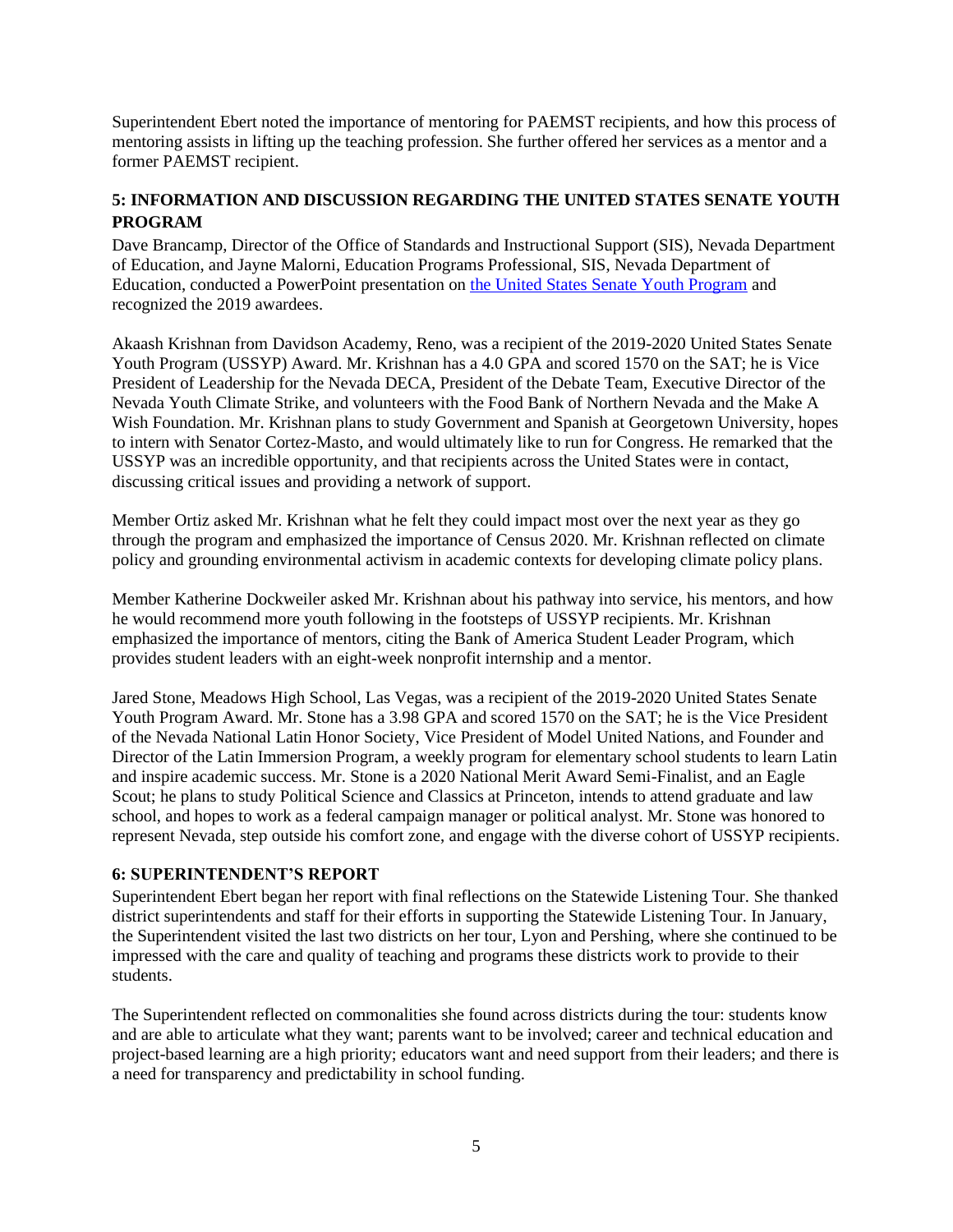Superintendent Ebert continued her report with an update on the work of the Commission on School Funding, which is led by Deputy Superintendent Heidi Haartz and her team, supported by subject matter experts. The Commission is currently discussing weights for categories of pupils and have dedicated the February 20<sup>th</sup> meeting to receiving public comment on this topic. The Commission is also working to define students who are "at-risk." Materials on the Commission's review of weights and "at-risk" to date are available online on the Department's website under the [Commission on School Funding.](http://www.doe.nv.gov/Commission_on_School_Funding/)

Superintendent Ebert reported that the Nevada Association for School Superintendents held their Superintendent's Academy January 16-17<sup>th</sup>, where they discussed school culture and restorative disciplinary practices and had the opportunity to provide feedback on the draft values and goals in the 2020 State Improvement Plan.

The first Silver State Governance pilot workshop took place December 13-14<sup>th</sup> in Las Vegas, where Lyon and Lincoln County School Boards participated and were commended for their commitment to students. The Department, the Guinn Center, and the Nevada Association of School Boards are working to plan the next pilot workshop in February.

The Legislative Committee on Education met on January  $23<sup>rd</sup>$ , where the Department was invited to present on the Commission on School Funding, the implementation of Senate Bill 475 relating to the Nevada Educator Performance Framework, and the Class-Size Reduction Program. Vice President Newburn noted that he attended the Committee to discuss AB 304 and class-size reduction, and had the opportunity to discuss some of the concerns that the Board has had regarding the increasing number of waivers for inability to hire staff and lack of facilities, which ultimately negate a class-size reduction program.

Superintendent Ebert announced that Gregory Bortolin, Public Information Officer, had promoted to the Governor's Office of Economic Development, and the Department would be accepting applications for the position. In the interim, Jessica Todtman, Chief Strategy Officer, would be acting as Interim Public Information Officer.

# **7: APPROVAL OF CONSENT AGENDA**

- a. Possible Approval of the State Funding for Career and Technical Education Report of Local Activities and Expenditures for FY19
- b. Possible Approval of the CTE Course Catalog of the 2020-2021 School Year
- c. Possible of Approval of Commission on Professional Standards adopted Regulations R076-19 and R090-19
- d. Possible Approval of Dual Credit Request from Clark County School District for courses at the Nevada System of Higher Education
- e. Possible Approval of Board Minutes
	- i. November 14, 2019
	- ii. December 12, 2019

At the request of Member Kevin Melcher, Superintendent Ebert clarified that item 7d, Dual Credit Request from Clark County School District for courses at the Nevada System of Higher Education (NSHE), was not tailored to a specific college or university, as courses throughout NSHE work on a universal numbering system; approving the request at the NSHE level allows the school district the flexibility to use any NSHE system to provide support and dual credit options for their students. The Department intends to implement this practice with fidelity.

### **Member Melcher moved to approve the Consent Agenda. Member Blakely seconded. Motion passed.**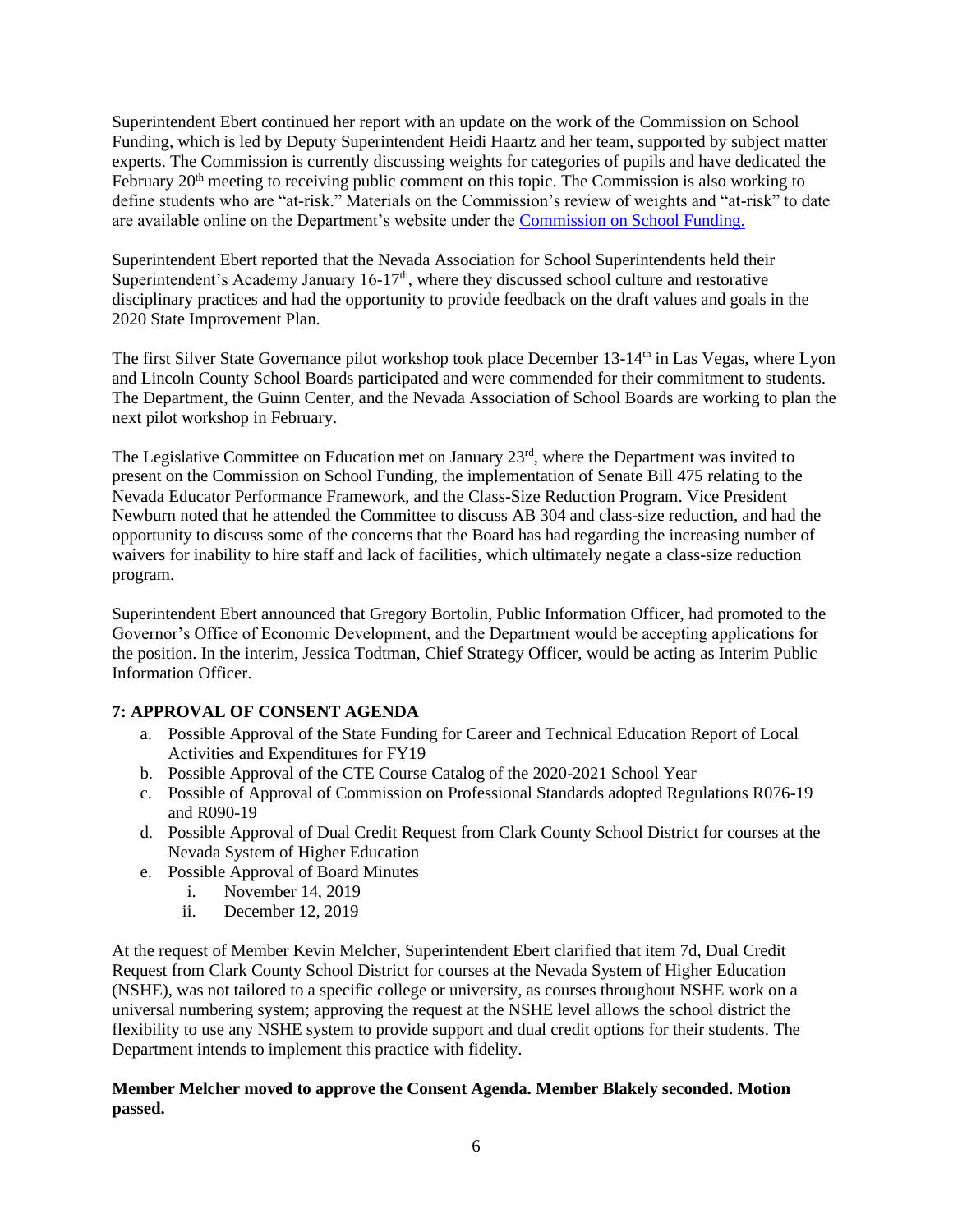# **8: INFORMATION AND DISCUSSION ON THE STATEWIDE PLAN FOR THE IMPROVEMENT OF PUPILS FRAMEWORK**

Jessica Todtman, Chief Strategy Officer, Nevada Department of Education, conducted a PowerPoint presentation on [the 2020 Statewide Plan for the Improvement of Pupils Framework.](http://www.doe.nv.gov/uploadedFiles/ndedoenvgov/content/Boards_Commissions_Councils/State_Board_of_Education/2020/January/SBE_STIP.pdf)

Vice President Newburn emphasized the importance of the Statewide Plan for the Improvement of Pupils (STIP) as an actionable plan with clear goals and measures to evaluates progress against, which Member Blakely seconded.

Member Dockweiler noted that some items may need to be separated as individual strategies so that their inputs, outputs, and outcomes were more readily measurable.

Ms. Todtman appreciated the Board's feedback and noted that at this stage in development, the Department wanted to ensure the Board's support for the values and goals which served as the foundation for specific measures and outcomes.

Member Ortiz remarked that the STIP was currently aspirational and difficult to measure, lacking some specificity; she also emphasized the importance of comparable data. She also raised concerns regarding the "STIP in a Box" being sent to districts in its current form.

Ms. Todtman noted that at the Nevada Association for School Superintendents (NASS) meeting, superintendents requested information about the values and goals of the STIP, and the Department is seeking a balance between aspirational goals and making them definably achievable in order to move education forward. Member Teri White added that when she attended the recent NASS conference in her capacity as a superintendent, she appreciated the opportunity for superintendents to provide feedback on the draft STIP framework; furthermore, the "STIP in a Box" was for superintendents to share with their community to assist in developing measurable strategies.

Vice President Newburn voiced his support for the Department's increased engagement with district superintendents in their drafting of the STIP, which Member Melcher seconded. The Board discussed the importance of goals that stakeholders could invest in.

Member Rui Ya Wang noted the importance not only of transparency and community, but in making the data of the STIP more accessible to the communities it ultimately serves. Member Tamara Hudson raised concern with the feasibility of "all" in the 2025 goals; Ms. Todtman noted it was the intention of the Department to have aspects of the STIP broken down into yearly benchmarks.

Superintendent Ebert thanked the Board for their comments and feedback as the Department worked to update the STIP Framework.

# **9: INFORMATION AND DISCUSSION REGARDING NEVADA CAREER AND TECHNICAL STUDENT ORGANIZATIONS**

Melissa Scott, Assistant Director of the Office of Career Readiness, Adult Learning & Education Options, Nevada Department of Education, and Heather Dye, Nevada State FFA Director, conducted a PowerPoint on [Nevada Career and Technical Student Organizations;](http://www.doe.nv.gov/uploadedFiles/ndedoenvgov/content/Boards_Commissions_Councils/State_Board_of_Education/2020/January/CTEPresentation.pdf) they were joined by student leadership from various Career and Technical Student Organizations across the state, including Bryce Busch, Vice President, Nevada Skills USA; Samuelle Beltejar, State President, Nevada HOSA – Future Health Professionals; Akaash Krishnan, Vice President, Nevada DECA; Kiana Martinez, Vice President, Carson High School Future Business Leaders of America (FBLA) Chapter; Makae Pulsipher; Officer, Nevada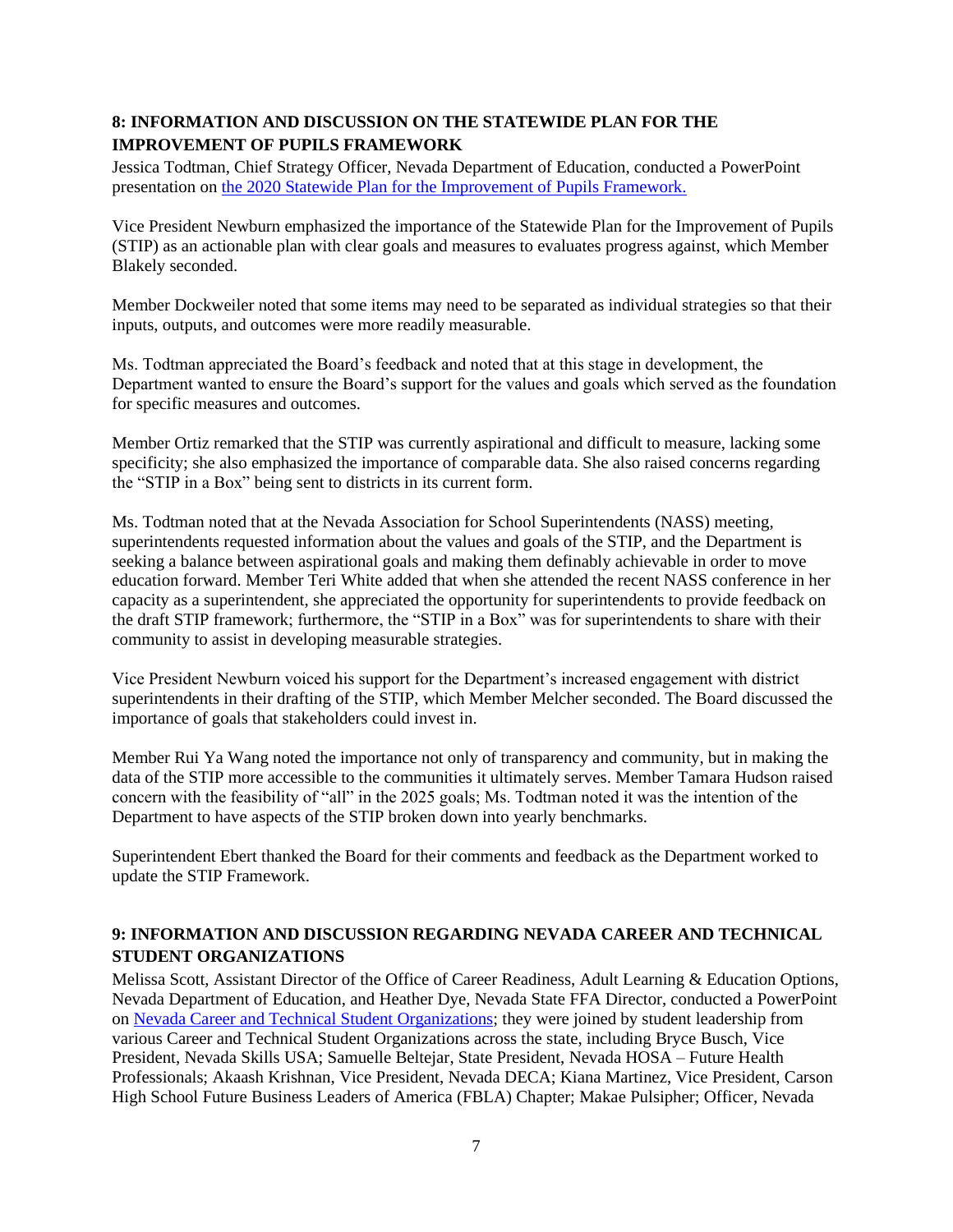FFA Organization; and Mia Pasco, North Region Vice President, Nevada HOSA – Future Health Professionals.

Member Melcher inquired if the leadership of Career and Technical Student Organizations (CTSOs) meet. Ms. Pasco noted that CTSOs have been able to have fall leadership retreats; Nevada HOSA for example, was able to have a state-wide meeting in December. Member Melcher emphasized the importance of engagement.

Member Ortiz inquired about diversity in different CTSO memberships. Ms. Pulsipher, FFA, and Ms. Martinez, FBLA, responded that their organizations value diversity and they saw diversity in both their organizations and schools. Member Ortiz inquired about challenges CTSOs are facing. Ms. Pulsipher, FFA, noted that budget cuts had recently affected CTSOs, raising the cost of participation. Ms. Beltejar, Nevada HOSA, remarked that students could only be provided funding if they were first-place medalists in state competitions. Ms. Scott noted that funding for CTSOs was moved into the block grant of AB 309, and that the organizations try to keep costs low, supported by fundraising and district funds from Career and Technical Education and Perkins grants.

Vice President Newburn asked how organizations become defined as a CTSO. Ms. Scott noted that CTSOs are defined by the federal government; in response to the public comment made by Mr. Synold, Ms. Scott noted that at the state level, program review measures include CTSOs; these measures could be further evaluated.

*Convenience Break*

# **10: INFORMATION AND DISCUSSION REGARDING A MODEL POLICY ON THE PREVENTION OF SUICIDE**

Christy McGill, Director of the Office for a Safe and Respectful Learning Environment (OSRLE), Nevada Department of Education; Amber Reid, Education Programs Professional, OSRLE, Nevada Department of Education; Peggy Edwards, SafeVoice Coordinator, OSRLE, Nevada Department of Education; and Janett Massolo, Training and Outreach Facilitator, Office of Suicide Prevention, conducted a PowerPoint presentation on a [Model Policy for the Prevention of Suicide.](http://www.doe.nv.gov/uploadedFiles/ndedoenvgov/content/Boards_Commissions_Councils/State_Board_of_Education/2020/January/SB204.pdf)

Director McGill emphasized the importance of partnership between OSRLE, the Office of Suicide Prevention, and districts to embed protocols into the SafeVoice program.

Ms. Massolo discussed several programs available, including the SOS Education Program which educates students, SafeTalk which is alertness training, and Assist, a two-day intervention workshop.

Member Ortiz asked if all school employees are required to take suicide prevention training. Director McGill noted that new laws require that all school staff take suicide prevention training, and a tool to track completed training is forthcoming. Member Ortiz inquired if any school psychologists could discuss what was being done at the school-site level.

Joe Roberts, Coordinator, Office of Student Threat and Crisis Response, Clark County School District (CCSD), noted that every school in the district has a school-based intervention team comprised of a school psychologist, nurse, social worker, and counselor, who are trained to conduct suicide risk assessments. The intervention team also works with postvention responses; CCSD averages two deaths per week. To address SB 204, Clark County has comprehensive training for teachers and administrators which discuss the signs of suicide, the resources available to address suicidal ideation, and community resources. Clark County is working to complete its plan, and a draft is expected within the next few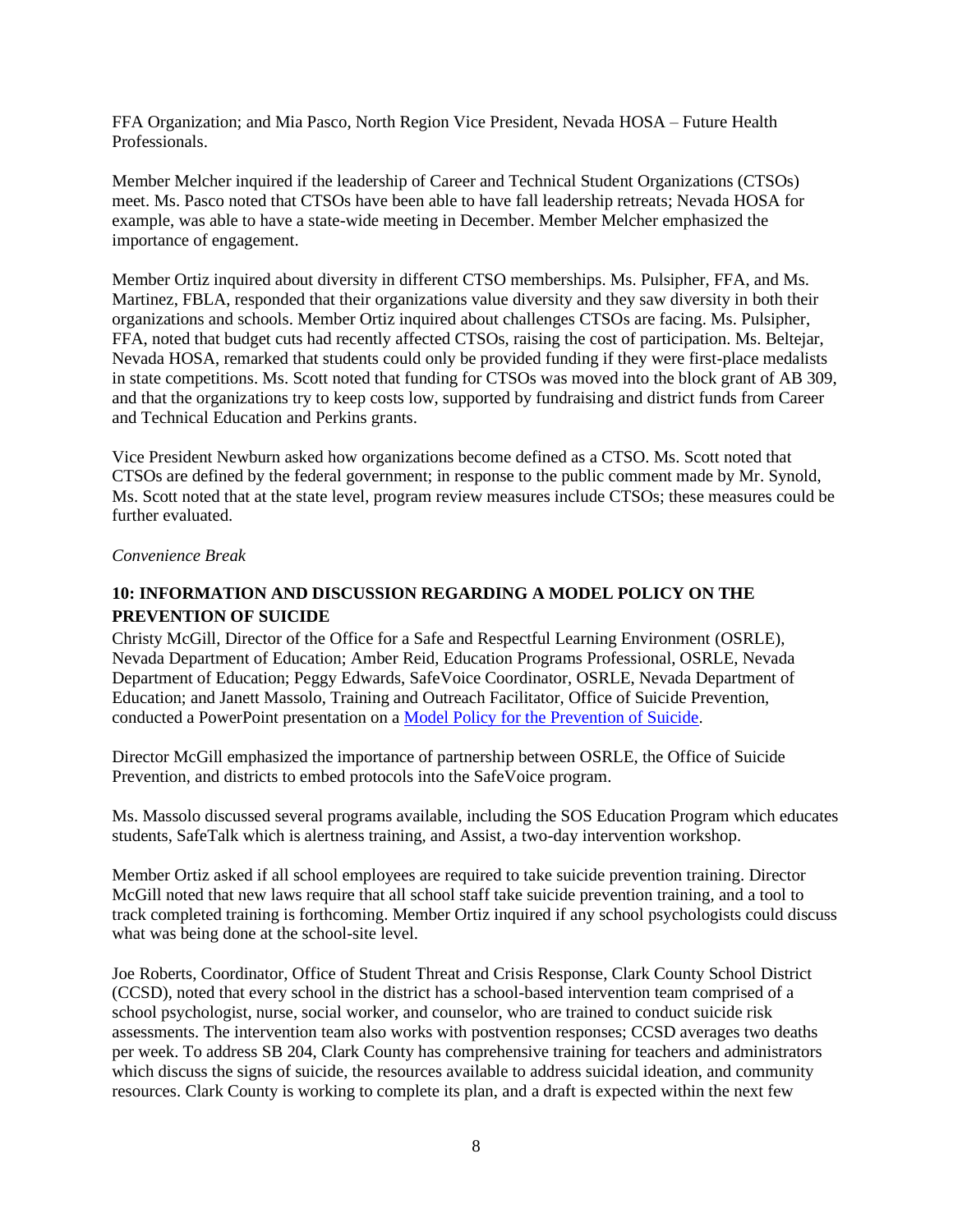weeks. Clark County hopes to go beyond the requirements of SB 204 to train teachers and administrators and include training for all school staff in the County. (*A complete copy of his statement is available in Appendix A)*

Member Ortiz inquired if Clark County had gotten feedback from teachers on the training. Mr. Roberts noted that they had not at this time but would be open to beta-testing. *(A complete copy of his statement is available in Appendix A)*

Member Dockweiler asked Mr. Roberts for his thoughts on prevention and student risk. Mr. Roberts emphasized the importance of social-emotional learning and multi-tiered system of support and supported the idea of a state-wide work group to engage in resourcing curriculum to support these factors. (*A complete copy of his statement is available in Appendix A)*

Member Blakely emphasized the importance of suicide prevention.

Member Dockweiler inquired if it was possible to integrate preventative services earlier into the process. Director McGill noted that the training can occur for teachers at any level and emphasized the importance of multi-tiered systems of support (MTSS) and the availability of resources. She further noted that it was possible to provide preventative services and intervention at kindergarten or preschool with wellness and social-emotional skills.

Member Ortiz remarked that reporting on the success of various wellness programs would be useful for assessment should the state choose to continue to use revenue from the taxation of marijuana for school safety grants.

Member Melcher emphasized the importance of training for not only teachers, administration, and support staff, but for parents, students, and the community. Member Wang inquired if there was training for students. Mr. Roberts emphasized the importance of student curriculum, and supported a program used by the city of Henderson called Hope Squad. (*A complete copy of his statement is included in Appendix A)*

Director McGill and Ms. Massolo cited examples in which the education of students has led to early intervention, as students work to support the welfare of other students.

# **11: INFORMATION AND DISCUSSION ON THE STATE COMPUTER SCIENCE EDUCATION OVERVIEW**

Dave Brancamp, Director of Standards and Instructional Support (SIS), Nevada Department of Education, and Cindi Chang, Education Programs Professional, SIS, Nevada Department of Education, conducted a PowerPoint presentation on the [State Computer Science Education Overview.](http://www.doe.nv.gov/uploadedFiles/ndedoenvgov/content/Boards_Commissions_Councils/State_Board_of_Education/2020/January/ComputerSciencePresentation-SBE.pdf)

Vice President Newburn noted that due to automation and advances in artificial intelligence, by the time children currently entering kindergarten graduate high school, many of the jobs held by their parents will be defunct. Senate Bill 313 seeks to address the need for computer science as a core academic subject to prevent graduating students with obsolete skillsets and meet workforce demands. He further remarked that computer science was pioneered by women, but the modern field lacks diversity; SB 313 must address equity in order to address economics. Vice President Newburn applauded the increases in computer science enrollment and diversity.

At the request of Member Ortiz, Ms. Chang clarified that block-chain technology protects data through cryptography; it is a way of programming to protect data flow. Vice President Newburn added that it is a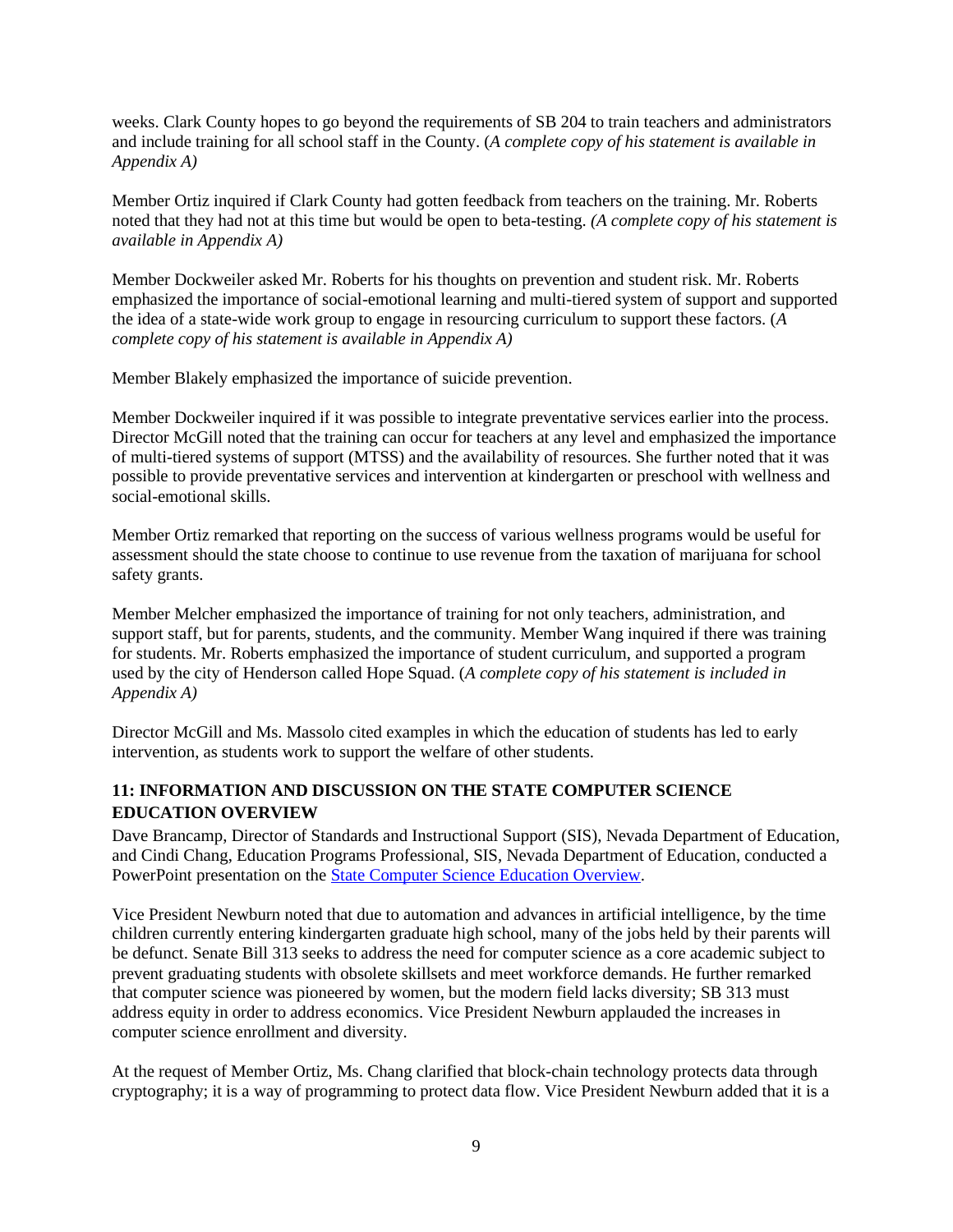means of distributing information across multiple public servers and verifying information, such as transactions.

# **12: INFORMATION, DISCUSSION, AND POSSIBLE ACTION REGARDING THE FY20-21 ALLOCATION RECOMMENDATIONS FOR THE GREAT TEACHING AND LEADING FUND**

KellyLynn Charles, Education Programs Professional, Office of Educator Development and Support, Nevada Department of Education, conducted a PowerPoint presentation on [the Great Teaching and](http://www.doe.nv.gov/uploadedFiles/ndedoenvgov/content/Boards_Commissions_Councils/State_Board_of_Education/2020/January/Item_12_GTLF.pdf)  [Leading Fund FY20-21 Allocation Recommendations.](http://www.doe.nv.gov/uploadedFiles/ndedoenvgov/content/Boards_Commissions_Councils/State_Board_of_Education/2020/January/Item_12_GTLF.pdf)

Member Ortiz asked for further information on requested programs; Ms. Charles noted that most programs involved teacher preparation, retention, and building the teacher pipeline, and teacher recruitment is the secondary priority chosen in most of those categories. Member Ortiz asked if applications which were not funded could be retained for future reference and idea-sharing; Ms. Charles supported the sharing of ideas.

## **Member Ortiz moved to approve the Review Team recommendations for allocation of the FY20- FY21 Great Teaching and Leading Funds. Member Dockweiler seconded. Motion passed.**

# **13: INFORMATION AND DISCUSSION ON THE ENGLISH LANGUAGE DEVELOPMENT STANDARDS FRAMEWORK**

Karl Wilson, Education Programs Supervisor, Office of Student and School Supports (OSSS), Nevada Department of Education; Dr. Kulwadee Axtell, Education Programs Professional, OSSS, Nevada Department of Education; Dr. Diana Walker, K-12 Literacy and English Language Learner Professional Learning Facilitator, Northwest Regional Professional Development Program; and Dr. Sharolyn Pollard-Durodola, Chair of the English Mastery Council and Professor, University of Nevada, Las Vegas, conducted a PowerPoint presentation on [the English Language Development Standards Framework.](http://www.doe.nv.gov/uploadedFiles/ndedoenvgov/content/Boards_Commissions_Councils/State_Board_of_Education/2020/January/ELD_Standards_Framework_BOE_Presentation.pdf)

Member Melcher asked if this program would be mandatory or optional, and what the sustainability of the program would be. Mr. Wilson noted that the Department had prioritized this program and were focusing on its sustainability, shaping how educators plan and think about their mode of instruction. Member Melcher inquired if this program would extend to teacher preparation programs, which Mr. Wilson affirmed.

### **14: FUTURE AGENDA ITEMS**

Member Ortiz requested further information on Pershing County's multi-tiered systems of support (MTSS) and social-emotional supports. Member Dockweiler inquired if it was possible to survey the MTSS, social-emotional behavioral, and social-emotional learning curriculum and effectiveness measures that districts are using.

Member Ortiz requested information regarding district-level data on class-size reduction; specifically, on the next variance request from school districts, that the data must include a report from Infinite Campus showing student ratios by classroom specifically attributed to a teacher, rather than total students divided by total teachers. Superintendent Ebert noted that the Department would look into the request to the extent of its authority and ability to provide that information. Member Ortiz asked if the Board could refuse to approve a variance unless a school provided that information. Vice President Newburn noted that districts are currently working on establishing that data. Member White added that K-3 reporting has been required for several years, and as of this year, reporting for K-12 has become mandatory; two districts have currently extracted that data, and the remaining districts are gathering data.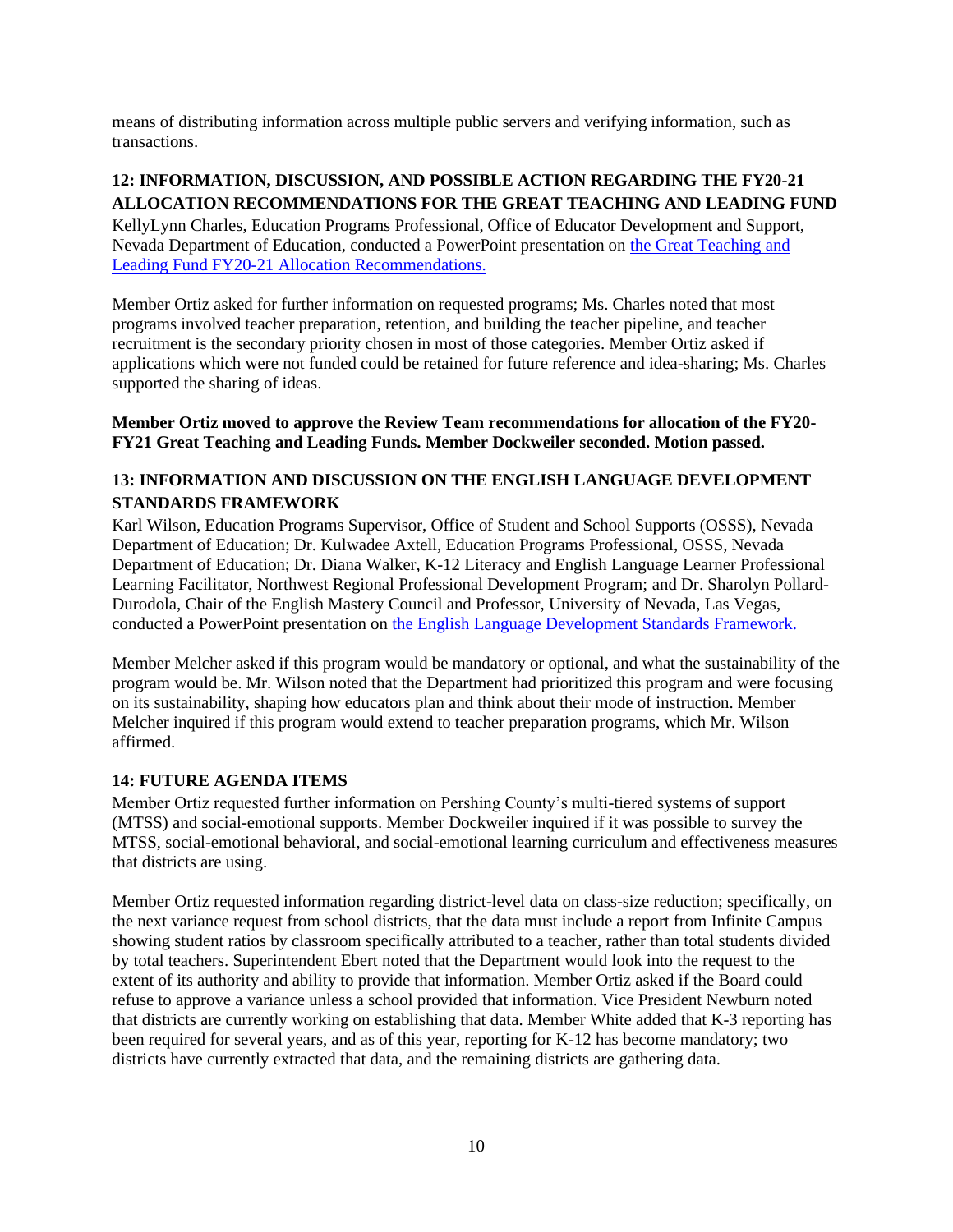# **15: PUBLIC COMMENT #2**

No public comment.

# **16: ADJOURNMENT**

Meeting adjourned at 1:26 PM.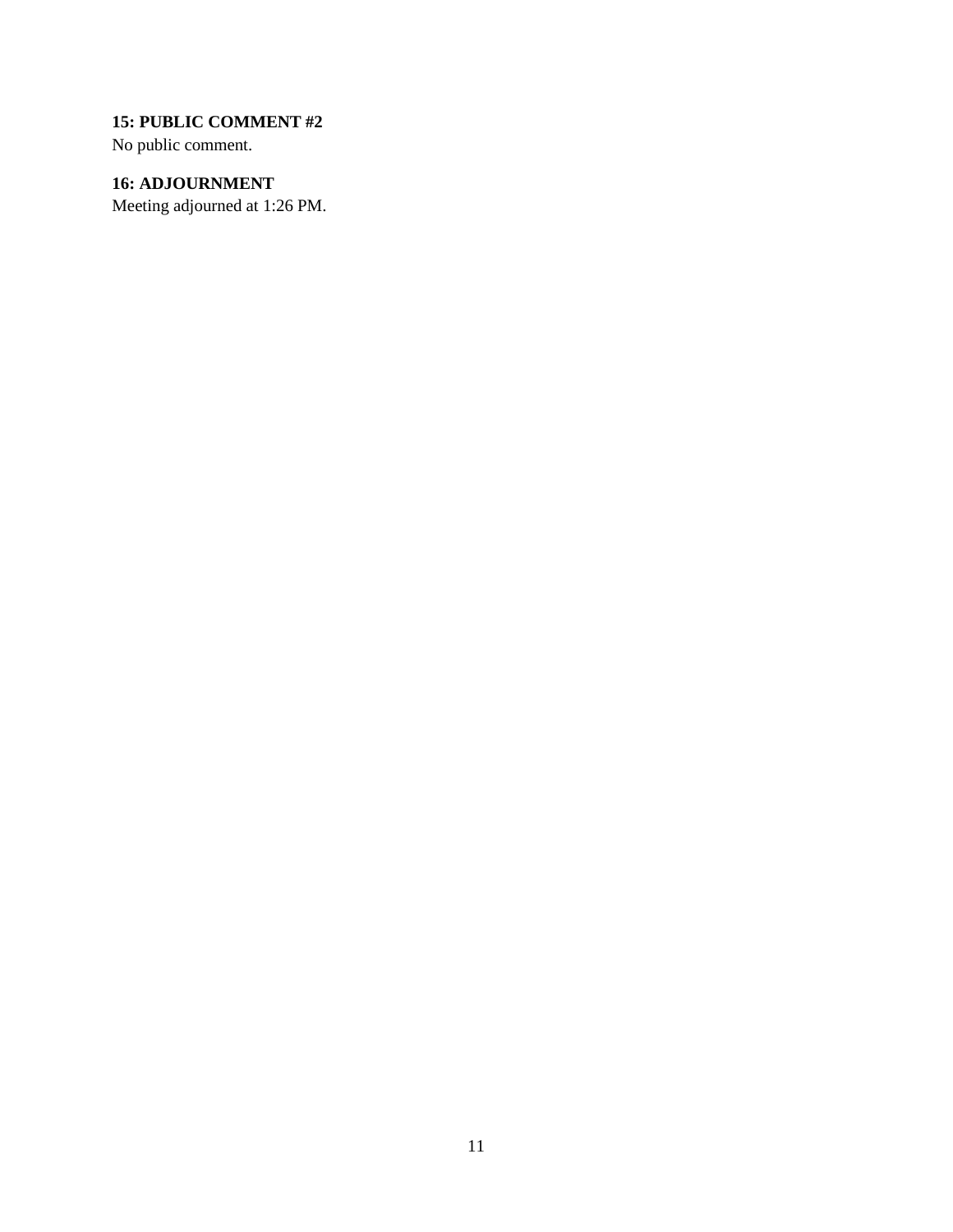### *Appendix A: Statements Given During Public Comment*

- 1. Stephanie Patton, Nevada Association of School Psychologists, spoke regarding agenda item 10, the Model Policy for Suicide Prevention.
- 2. Ed Gonzalez, Individual, spoke regarding Clark County School District's Human Capital Management System.
- 3. Jonathan Synold, Principal of Advanced Technologies Academy, spoke regarding agenda item 9, Nevada Career and Technical Student Organizations.
- 4. Joe Roberts, Coordinator, Office of Student Threat and Crisis Response, Clark County School District, spoke regarding a Model Policy on the Prevention of Suicide.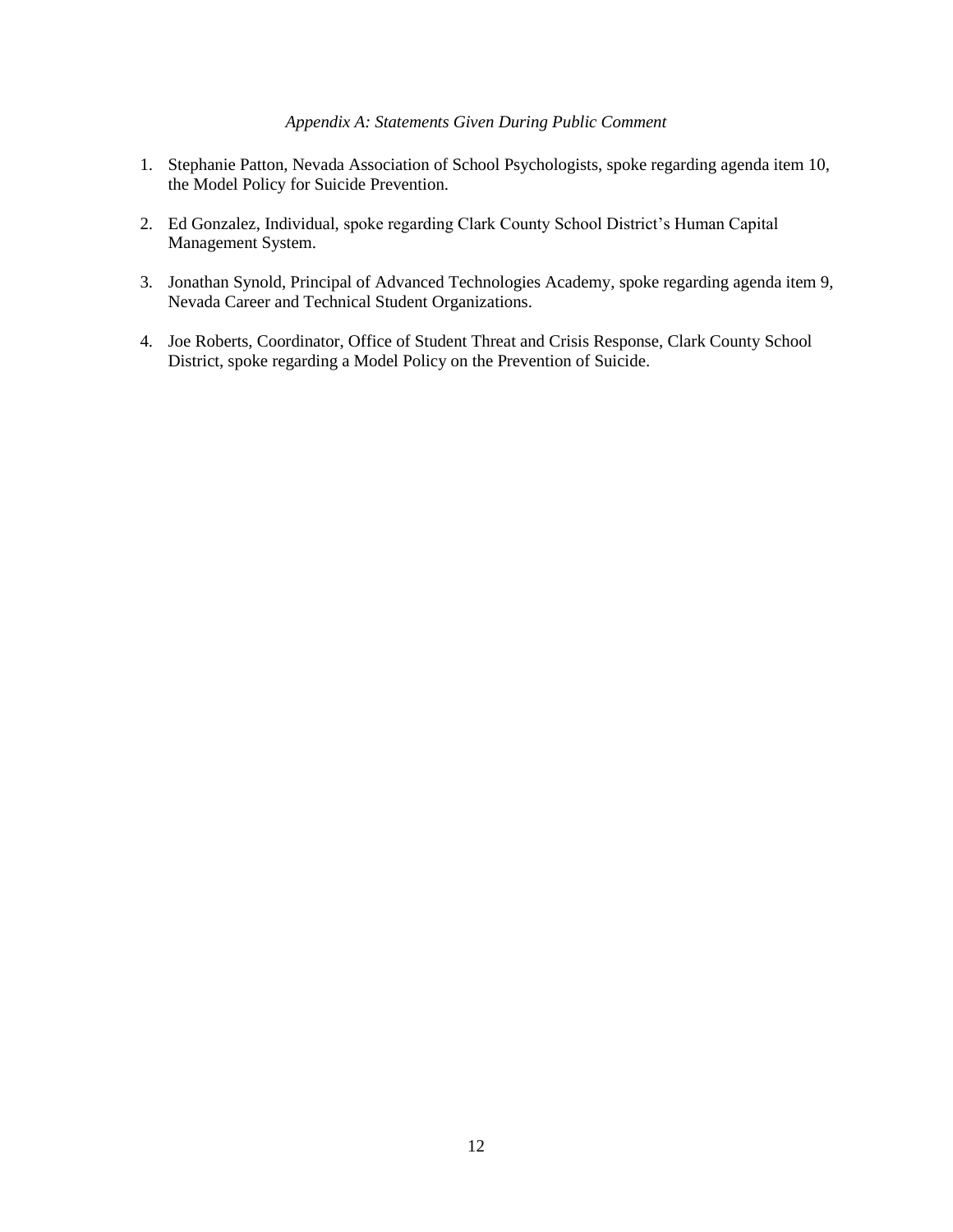### **Item A1, Stephanie Patton**

Good morning Vice President Newburn and members of the Board, for the record my name is Stephanie Patton, I'm a school psychologist in the Clark County School District and I'm the president-elect of the Nevada Association of School Psychologists. I am happy to see a model policy on the prevention of suicide on the agenda for discussion today. I wholeheartedly agree that protecting the health and wellbeing of students is an ethical imperative. In fact, I'm here to talk about comprehensive mental health supports in our schools. Senate Bill 89 was an achievement for those of us providing these services, but it is up to you to help us follow through. Improving the ratios of mental health providers must be a top priority in Nevada. School psychologists have a particular disadvantage, because in addition to providing mental health supports, we are also tasked with completing special education evaluations. the importance of improving our ratios cannot be understated. I wanted to share with you today why I became a school psychologist.

The truth is, I stumbled upon the career just before I was set to enter graduate school, to earn my Ph.D. destined to become a researcher and a professor. My roommate at the time had invited her father over for dinner and he happened to be an elementary school principal. He asked me about my plans, and we chatted for a while about my experiences. He then asked me the question that changed everything: "What do you believe really matters?" Mr. Kennedy may be the force that set me on my path, but the real reason I became a school psychologist was always a part of me. Growing up, my family kept foster children; from the time I was ten years old until I graduate high school, I knew more than 40 foster siblings. I saw firsthand what many of these children endure and what they are up against. I saw the dramatic impact of trauma. I saw the impact of excessive school movement and truancy. I saw the tendency of schools to overlook the social and emotional wellbeing of these children, and desperately tried to improve their academics above all else.

But here is the hard truth: children who are unwell psychologically and emotionally cannot learn. Children who are carrying the weight of trauma, abuse, and neglect, children with anxiety, depression, and post traumatic stress syndrome without support cannot learn. Children who are uprooted time and again, moved between schools, and asked to pick up where they left off cannot learn. There comes a time when we as leaders have to say "enough". We have to begin prioritizing the mental health needs of our children and understand that while learning to read and write are incredibly important, those skills are not more important than feeling safe and protected and valued.

Right now, in Nevada, we are facing a crisis. I'm here today because I'm expected to provide support to more than 2800 students. This is unacceptable. We know that in order for children to receive the comprehensive psychological services they need and deserve, there should be one school psychologist for every 500 students. Our children need you to fight for them. They need you to understand the gravity of the situation we face. They need you to prioritize their wellbeing above all else. They need you, and they need me, and this is what I believe truly matters. Thank you.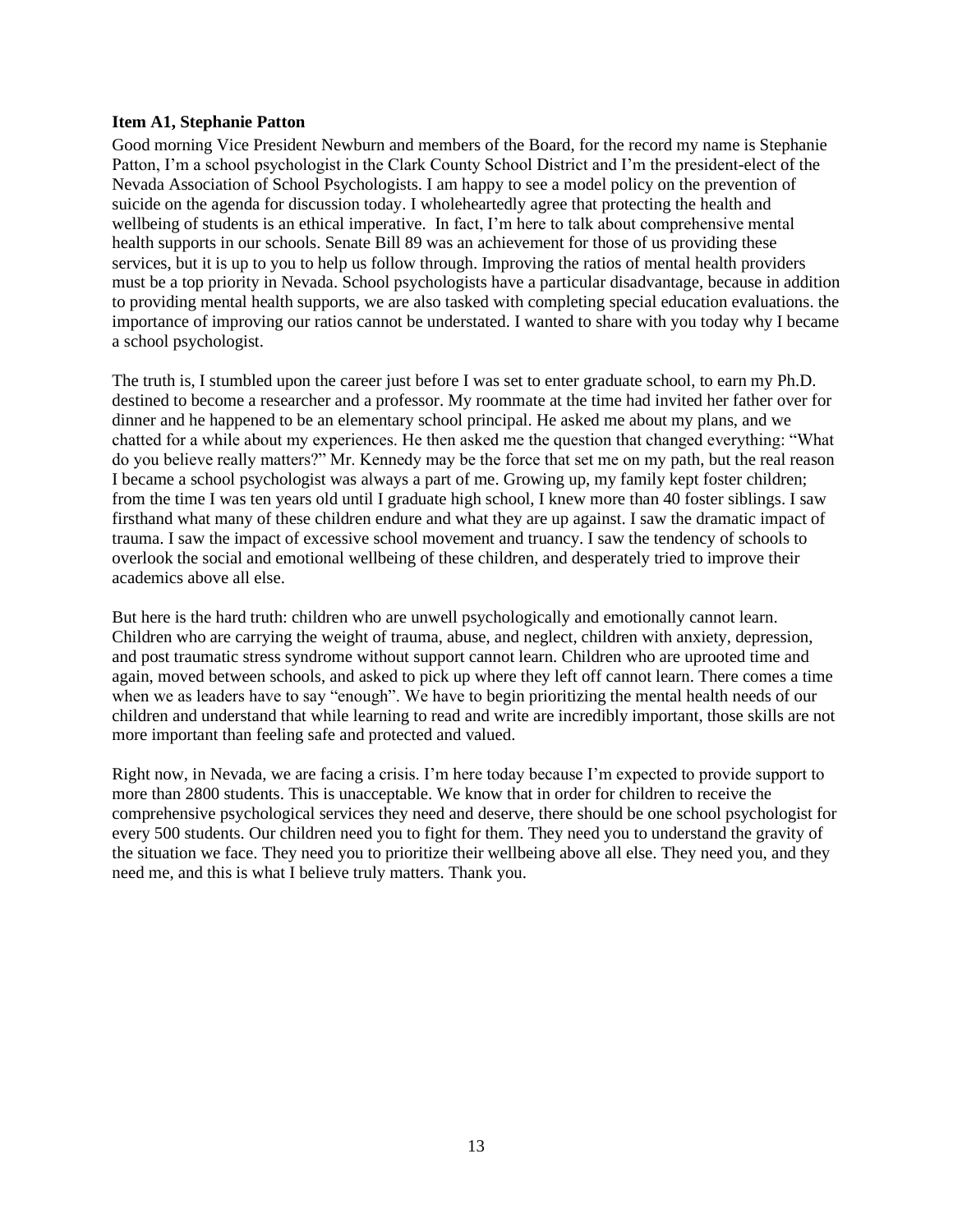### **Item A2, Ed Gonzalez**

Thank you, Mr. Chairman, members of the Board, my name is Ed Gonzalez, I'm a member of Break Free CCSD, and the Hickey Elementary School Organizational Team up in Northeast Las Vegas, although today I'm speaking as an individual.

I'm here today to briefly talk about CCSD's Human Capital Management System, which the Nevada Legislature provided 17 million dollars for during the 2017 legislative session. We've had major problems with the implementation of the HCM system, and with the problems of school districts receiving proper pay. While these stories are extremely disturbing, the question you're probably thinking is why am I bringing up this today? And the reason is, the purpose of the funds for the HCM system was to ensure that the reorganization could be implemented properly and to provide a more detailed account of the dollars in CCSD. Under AB 469, passed in the 2017 legislative session, the state Superintendent of Public Instruction was given broad power to ensure that reorganization was implemented and the dollars for CCSD's HCM system was allocated for this purpose and to make sure that the work was done properly. To back up this, during testimony of SB 550, which is the bill that passed the money, Nicole Rourke, the lobbyist for CCSD said "this new system is critical for CCSD's implementation of required reorganization". Paul Moradkhan from the Metro Chamber said that "this was essential for CCSD to move forward." And so, during the first few weeks we've seen a lot of problems with this, we've seen about 25,000 tickets for help at the IT desk. The reason I'm bringing it forward, is I think that this is something within the powers of the state Superintendent to look at more closely, and I would ask her to do that. Thank you.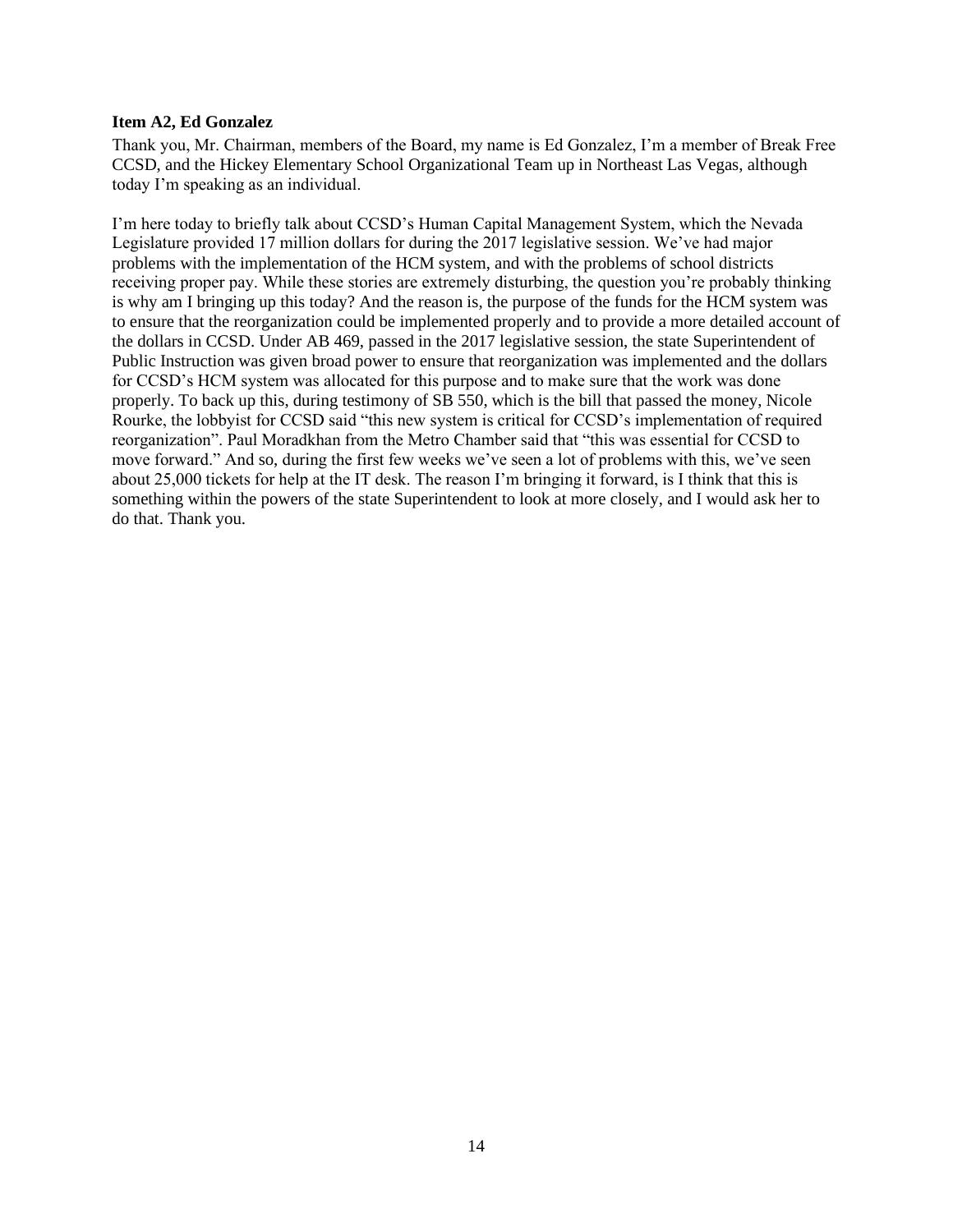#### **Item A3, Jonathan Synold**

#### [Mic was not initially turned on]

Sorry—alright, let me say my name, my name is Jonathan Synold, I'm the Principal of Advanced Technologies Academy in Las Vegas. I'm speaking today about item number 9, which is the CTSOs, we love our CTSOs in Nevada, we have excellent programs, we think they're wonderful, our students get a lot out of them. Just one thing, I perspective that you need to know, is that there are quite a few other extra-curricular activities that align directly to these CTE programs, for example Cyber Patriots, which is sponsored by Air Force. That should align to our cyber securities CTE, but unfortunately our cyber securities teacher, she doesn't get credits for advising that club, even though it's a nationally recognized organization. And so, when she doesn't get credit for it, our school gets dinged on the QPS. Another example is First Robotics which is sponsored by Tesla, that is an intense amount of work for our advisor, who's our engineering teacher, but he also doesn't get credit on the QPS so he is also in addition advising Skills USA with our other teachers. Now he just emailed me, he's going to be gone for eight straight school days because he's got a First Robotics competition followed by a Skills USA. So, we're putting a tremendous amount of pressure on our CTE teachers, a lot of them are new, to be part of CTSOs and they want to be part of it, but they want to be part of ones that align more directly to their program. So just something to keep in mind on expanding that idea of what a CTSO might be or what might count for the QPS. Thank you.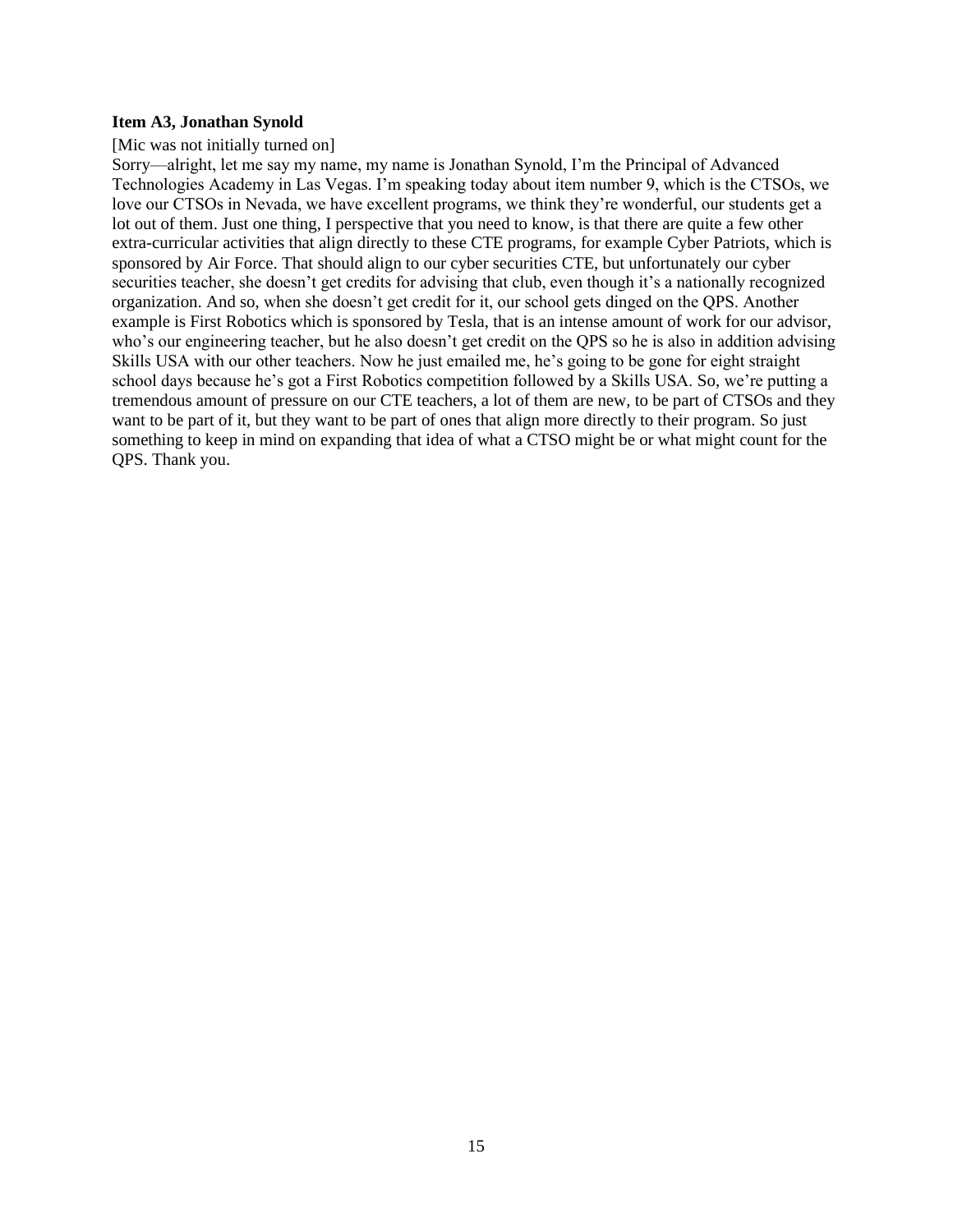#### **Item A4, Joe Roberts**

Members of the Board, Superintendent Ebert, my name is Joe Roberts, and I'm the coordinator for the Clark County School District, Department of Student Threat and Crisis Response. I can speak for Clark, in relation to how we operate briefly, and then also too, how we're addressing Senate Bill 204. As a district, all of our schools in our district have what's known as a school-based intervention team, it's comprised of a school psychologist, a nurse, a social worker, and a counselor. Those individuals are trained to respond to [and] conduct suicide risk assessments. My team, and I have several of them with me today, we train those individuals in the district. We have partnerships with the mobile crisis response team and other groups within CCSD. We also respond to postvention response. If there's a death in the school district, we average about two deaths per week related to natural causes, automobile accidents, and there is suicide. That's students and staff alike. That's how we address that postvention component. Currently to address Senate Bill 204, myself and my team, my team leads back here with me, we have put together comprehensive training for teachers, administrators, and hopefully all staff within Clark county school district that covers what the signs of suicide are, what resources there are available in the school district to address if a student is experiencing suicidal ideation, and also what the resources are in the community for those supports. It has the—we're about 98% of the way there, we're putting the final polish on that in about a week or so. Then it'll be reviewed by additional leaders in the district, and also too, I'd like to extend the courtesy to Christy and Misty for their review as well to see where we're at as a district. Any time with anything in the state of Nevada, I'm always willing to share for other districts as well.

#### [Responding to Member Ortiz regarding implementation plans]

So, the initial rough draft was developed back in September, and that was rolled out to all of our schoolbased psychologists roughly, about 175-180 school psych's in our district saw the original rough draft of that presentation. Right now, and again, the way that we work through suicide risk assessment in our district is we utilize those school-based intervention teams. The plan behind this is, a teacher, a bus driver, a cafeteria worker, recognizes what the signs are, that a student is experiencing signs of suicide, their immediate response is to direct the student, get the student to the school administrator and the school based team for that suicide risk assessment. So that's what the presentation entails, what are the steps and what are the resources in Clark County School District to address suicide, and what their role is. The way that we can address that with 50,000 employees is through an online webinar type format that they'll be required to watch and that we can track through our employee management system. That's step one, that's tier one. Tier two and tier three for that type of training could come with partnerships from the Nevada Office of Suicide Prevention, Assist and whatnot. Those are already available in Clark; we make those available.

#### [Responding to Member Ortiz regarding to peer-group review of the training]

The way that the video is structured, they have to watch it and observe it. No, to answer your question, no we haven't done that yet, because we're still focused on the development of the product, we haven't betatested it so to speak in that way. We would want that as well, but we're also focusing on our goal, which is yes, SB 204, the requirement is teachers and administrators. We're pushing beyond that; we want all of our staff to recognize that. And so, to make a point, Nye County School District, obviously they're a much smaller district than ours, but several years ago their school superintendent made a valiant effort and had the Nevada Office of Suicide Prevention train their entire district staff. Everyone in their district, and they have maybe 1500 or 2000 employees, we have 50. They partnered with the Nevada Office of Suicide Prevention to do that, but everyone in their district received their training from Richard Egan and Misty's organization. We have different challenges as far as personnel are concerned, but we can certainly look to beta-test that with some sub-groups.

[Responding to Member Dockweiler regarding prevention and student risk]